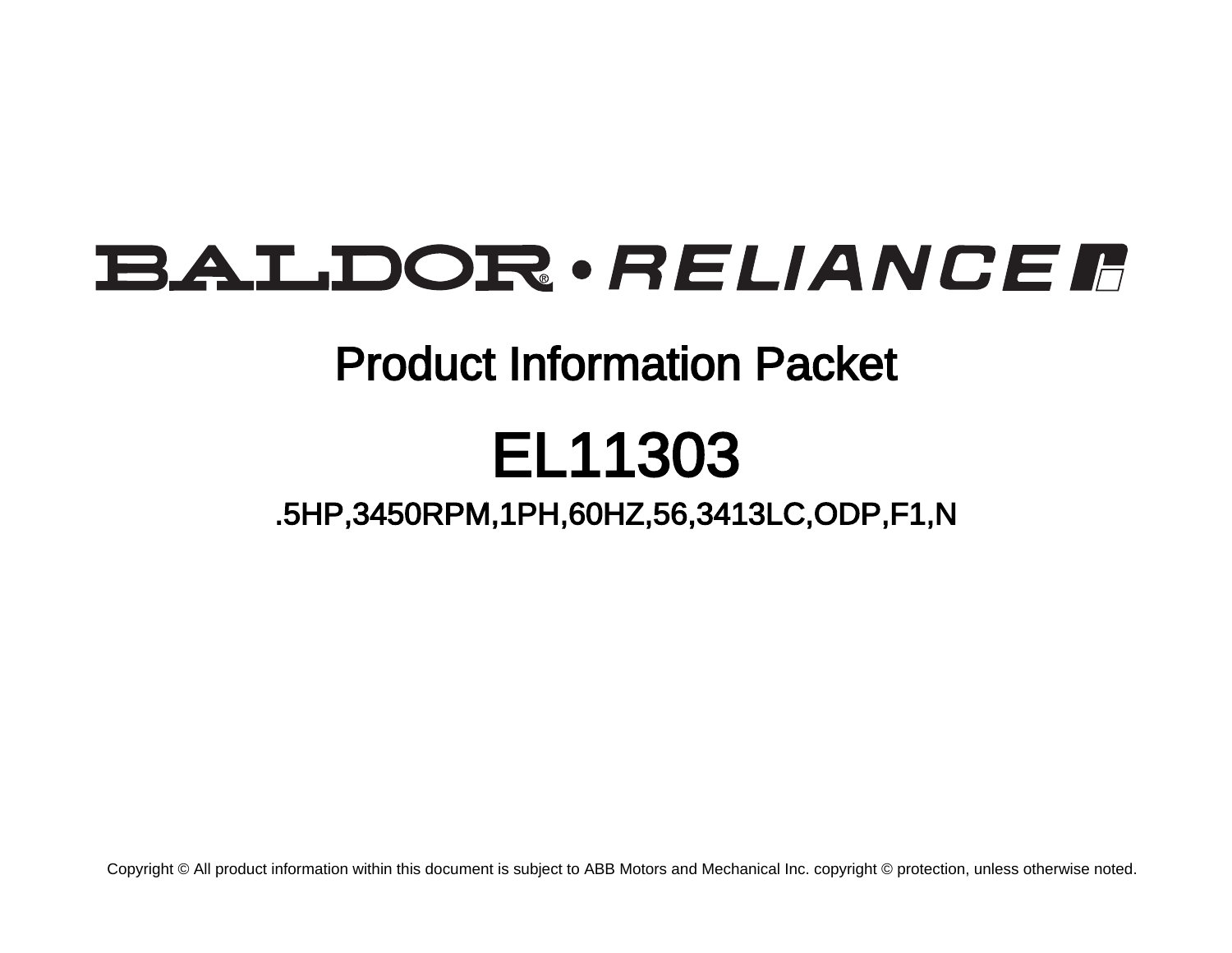#### BALDOR · RELIANCE F Product Information Packet: EL11303 - .5HP,3450RPM,1PH,60HZ,56,3413LC,ODP,F1,N

| <b>Part Detail</b> |           |             |            |             |        |                      |            |  |
|--------------------|-----------|-------------|------------|-------------|--------|----------------------|------------|--|
| Revision:          |           | Status:     | PRD/A      | Change #:   |        | Proprietary:         | No         |  |
| Type:              | AC        | Elec. Spec: | 34WGR142   | CD Diagram: | CD0055 | Mfg Plant:           |            |  |
| Mech. Spec:        | 34F353    | Layout:     | 34LYF353   | Poles:      | 02     | <b>Created Date:</b> | 03-04-2014 |  |
| Base:              | <b>RG</b> | Eff. Date:  | 04-22-2021 | Leads:      | 6#18   |                      |            |  |

| <b>Specs</b>                           |                         |                                  |                        |
|----------------------------------------|-------------------------|----------------------------------|------------------------|
| <b>Catalog Number:</b>                 | EL11303                 | <b>Inverter Code:</b>            | Not Inverter           |
| Enclosure:                             | <b>ODP</b>              | <b>KVA Code:</b>                 |                        |
| Frame:                                 | 56                      | <b>Lifting Lugs:</b>             | No Lifting Lugs        |
| <b>Frame Material:</b>                 | Steel                   | <b>Locked Bearing Indicator:</b> | No Locked Bearing      |
| Motor Letter Type:                     | Cap Start, Cap Run      | Motor Lead Quantity/Wire Size:   | 6 @ 18 AWG             |
| Output @ Frequency:                    | .500 HP @ 60 HZ         | <b>Motor Lead Exit:</b>          | Ko Box                 |
| Synchronous Speed @ Frequency:         | 3600 RPM @ 60 HZ        | <b>Motor Lead Termination:</b>   | <b>Flying Leads</b>    |
| Voltage @ Frequency:                   | 115.0 V @ 60 HZ         | Motor Type:                      | 3413LC                 |
|                                        | 230.0 V @ 60 HZ         | <b>Mounting Arrangement:</b>     | F <sub>1</sub>         |
| XP Class and Group:                    | None                    | <b>Power Factor:</b>             | 91                     |
| <b>XP Division:</b>                    | Not Applicable          | <b>Product Family:</b>           | <b>General Purpose</b> |
| <b>Agency Approvals:</b>               | <b>CURUS ENERGY</b>     | <b>Pulley End Bearing Type:</b>  | Ball                   |
| <b>Auxillary Box:</b>                  | No Auxillary Box        | <b>Pulley Face Code:</b>         | Standard               |
| <b>Auxillary Box Lead Termination:</b> | None                    | <b>Pulley Shaft Indicator:</b>   | Standard               |
| <b>Base Indicator:</b>                 | Rigid                   | <b>Rodent Screen:</b>            | None                   |
| <b>Bearing Grease Type:</b>            | Polyrex EM (-20F +300F) | <b>RoHS Status:</b>              | <b>ROHS COMPLIANT</b>  |
| Blower:                                | None                    | <b>Shaft Extension Location:</b> | <b>Pulley End</b>      |
| Current @ Voltage:                     | 2.500 A @ 230.0 V       | <b>Shaft Ground Indicator:</b>   | No Shaft Grounding     |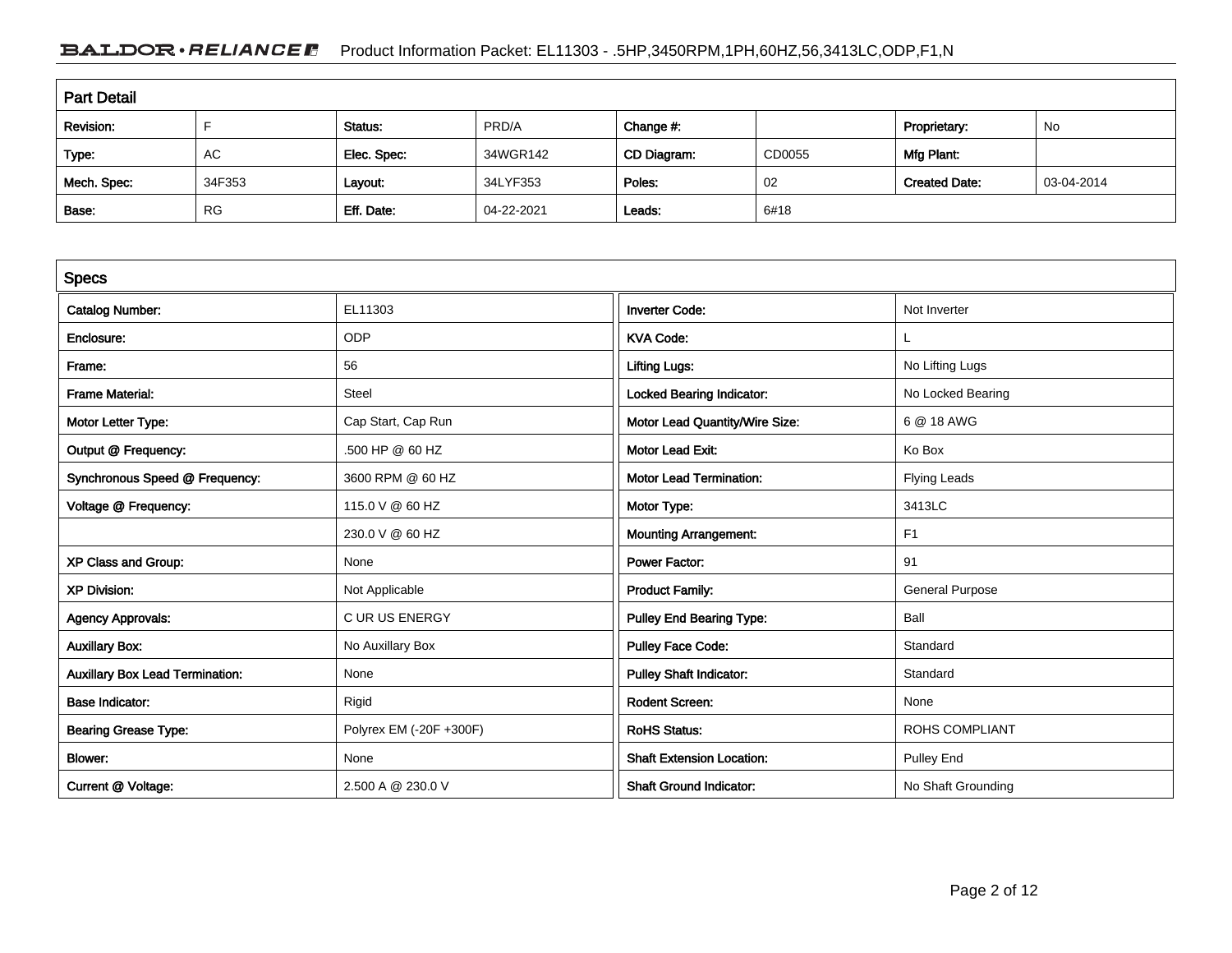|                                       | 4.900 A @ 115.0 V         | <b>Shaft Rotation:</b>             | Reversible          |
|---------------------------------------|---------------------------|------------------------------------|---------------------|
| Design Code:                          | N                         | <b>Shaft Slinger Indicator:</b>    | No Slinger          |
| Drip Cover:                           | No Drip Cover             | <b>Speed Code:</b>                 | Single Speed        |
| Duty Rating:                          | <b>CONT</b>               | <b>Motor Standards:</b>            | <b>NEMA</b>         |
| <b>Electrically Isolated Bearing:</b> | Not Electrically Isolated | <b>Starting Method:</b>            | Direct on line      |
| <b>Feedback Device:</b>               | NO FEEDBACK               | Thermal Device - Bearing:          | None                |
| <b>Front Face Code:</b>               | Standard                  | Thermal Device - Winding:          | None                |
| <b>Front Shaft Indicator:</b>         | None                      | <b>Vibration Sensor Indicator:</b> | No Vibration Sensor |
| <b>Heater Indicator:</b>              | No Heater                 | <b>Winding Thermal 1:</b>          | None                |
| <b>Insulation Class:</b>              |                           | <b>Winding Thermal 2:</b>          | None                |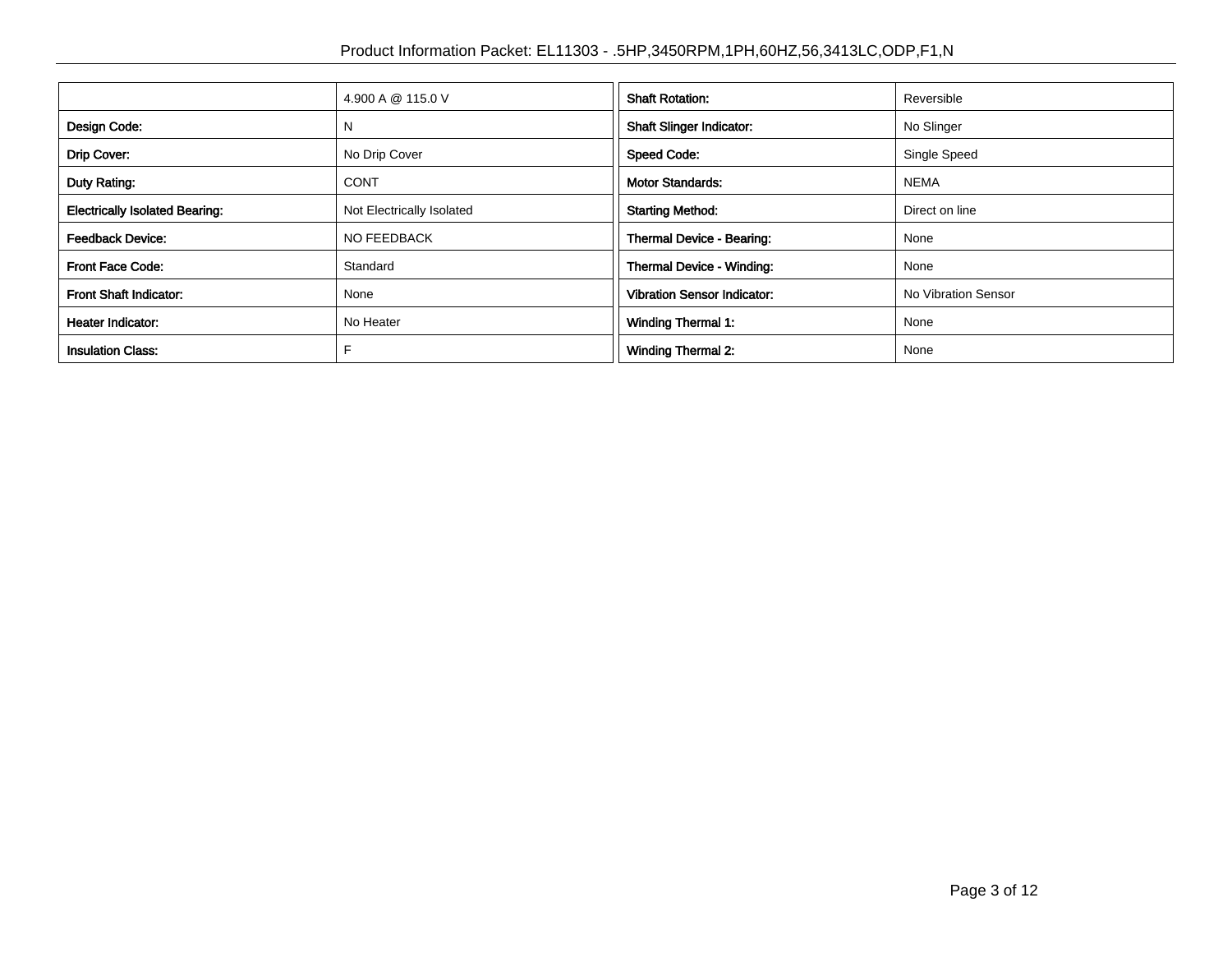#### BALDOR · RELIANCE F Product Information Packet: EL11303 - .5HP,3450RPM,1PH,60HZ,56,3413LC,ODP,F1,N

| Nameplate NP3155L          |                                              |    |                   |                 |                |      |  |
|----------------------------|----------------------------------------------|----|-------------------|-----------------|----------------|------|--|
|                            | <b>CAT.NO. EL11303</b><br>SPEC. 34F353R142G1 |    |                   |                 |                |      |  |
| $HP$ .5                    |                                              |    |                   |                 |                |      |  |
|                            | VOLTS 115/230                                |    |                   |                 |                |      |  |
|                            | AMP   4.9/2.5<br>$RPM$ 3450                  |    |                   |                 |                |      |  |
| $FRAME$ 56                 |                                              |    | $HZ$ 60           |                 |                | PH 1 |  |
| <b>SER.F.</b> $1.25$       |                                              |    | CODE <sup>L</sup> | DES N           | $CL$ $F$       |      |  |
| <b>F.L. AVG. EFF. 72.4</b> | RATING 40C AMB-CONT                          |    | $PF$ 91           |                 |                |      |  |
| cc                         |                                              |    |                   |                 | USABLE AT 208V |      |  |
|                            | <b>DE</b> 6203                               |    |                   | <b>ODE</b> 6203 |                |      |  |
| <b>ENCL</b> ODP            | SFA 5.8/2.9                                  | SN |                   |                 |                |      |  |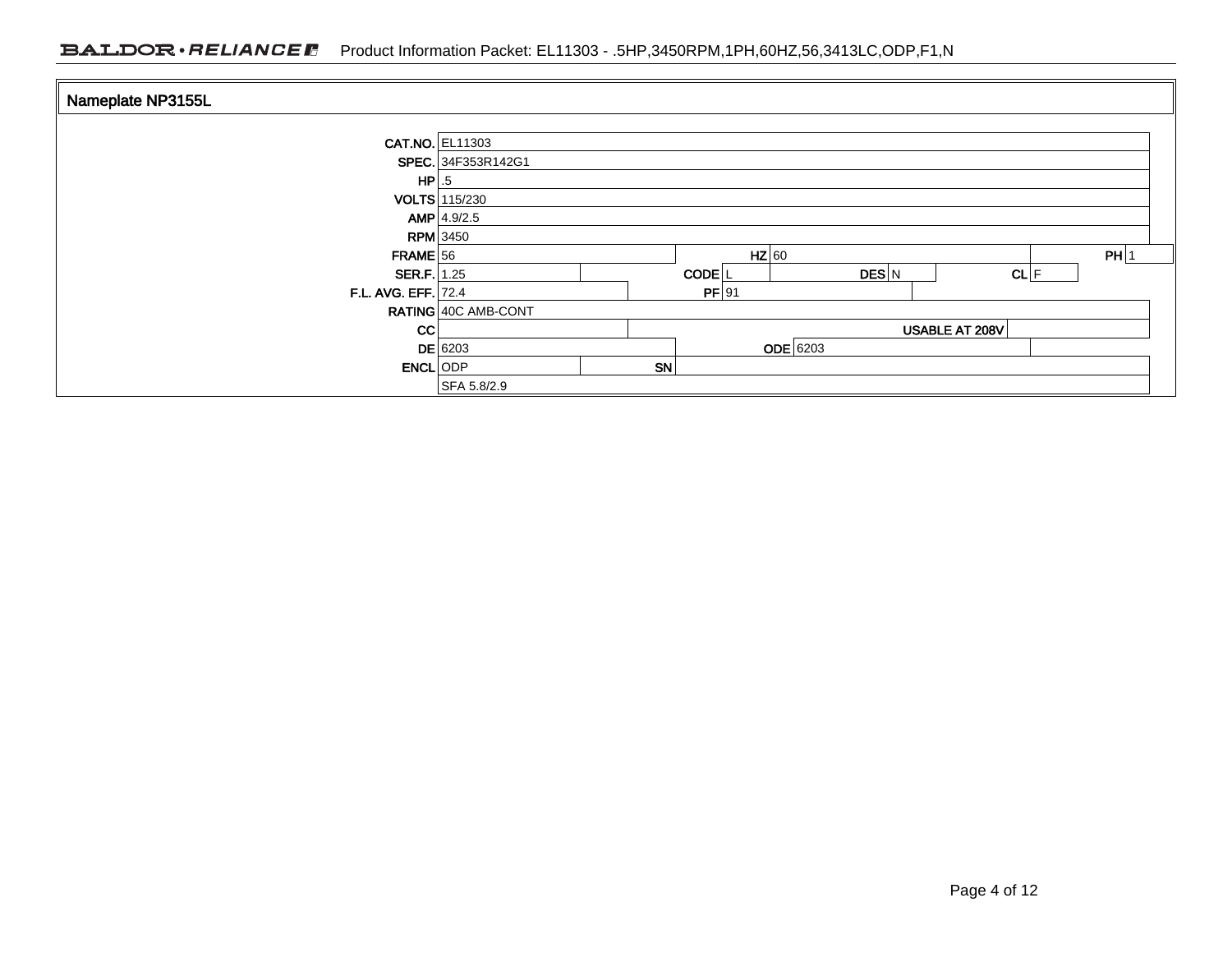| <b>Parts List</b>  |                                           |          |
|--------------------|-------------------------------------------|----------|
| <b>Part Number</b> | Description                               | Quantity |
| SA277758           | SA 34F353R142G1                           | 1.000 EA |
| RA264306           | RA 34F353R142G1                           | 1.000 EA |
| OC3025F11          | CYL OIL CAP 25MFD/370V                    | 1.000 EA |
| EC1400A03          | ELEC CAP, 400-480 MFD, 125V, 1.81D X 3.   | 1.000 EA |
| NS2512A01          | INSULATOR, CONDUIT BOX X                  | 1.000 EA |
| 34CB3002A          | CB CAST W/.88 DIA HOLE                    | 1.000 EA |
| 51XB1016A07        | 10-16 X 7/16 HXWSSLD SERTYB               | 2.000 EA |
| 11XW1032G06        | 10-32 X .38, TAPTITE II, HEX WSHR SLTD U  | 1.000 EA |
| 51XW0832A07        | 8-32 X .44, TAPTITE II, HEX WSHR SLTD SE  | 2.000 EA |
| SP1006A01          | <b>INSULATOR MODEL 35 SWITCH</b>          | 1.000 EA |
| 34EP3210A01SP      | FR ENDPLATE, MACH                         | 1.000 EA |
| 34CB3801           | CAPACITOR BOX, DIE CAST                   | 1.000 EA |
| 51XB1214A08        | 12-14 X 1/2HX WS SL SR TYBX               | 2.000 EA |
| 34GS5003A01        | FOAM SLEEVE, ID = $21/16"$ X 4 3/8"       | 1.000 EA |
| HW5100A03          | WAVY WASHER (W1543-017)                   | 1.000 EA |
| 34EP3212A02        | PU ENDPLATE, MODEL 34 OPEN                | 1.000 EA |
| XY1032A02          | 10-32 HEX NUT DIRECTIONAL SERRATION       | 4.000 EA |
| 34CB4517           | CB LID 4 MTG HOLES .22 DIA STAMPED, FOR   | 1.000 EA |
| 51XW0832A07        | 8-32 X .44, TAPTITE II, HEX WSHR SLTD SE  | 4.000 EA |
| HW2501D13          | KEY, 3/16 SQ X 1.375                      | 1.000 EA |
| HA7000A04          | KEY RETAINER 0.625 DIA SHAFTS             | 1.000 EA |
| 85XU0407S04        | 4X1/4 U DRIVE PIN STAINLESS               | 2.000 EA |
| SP5051B17          | MDL 34 TORQ STAT SW, TYPE LC, STD F1 & F2 | 1.000 EA |
| HA3100A44          | THRUBOLT 10-32 X 8.000                    | 4.000 EA |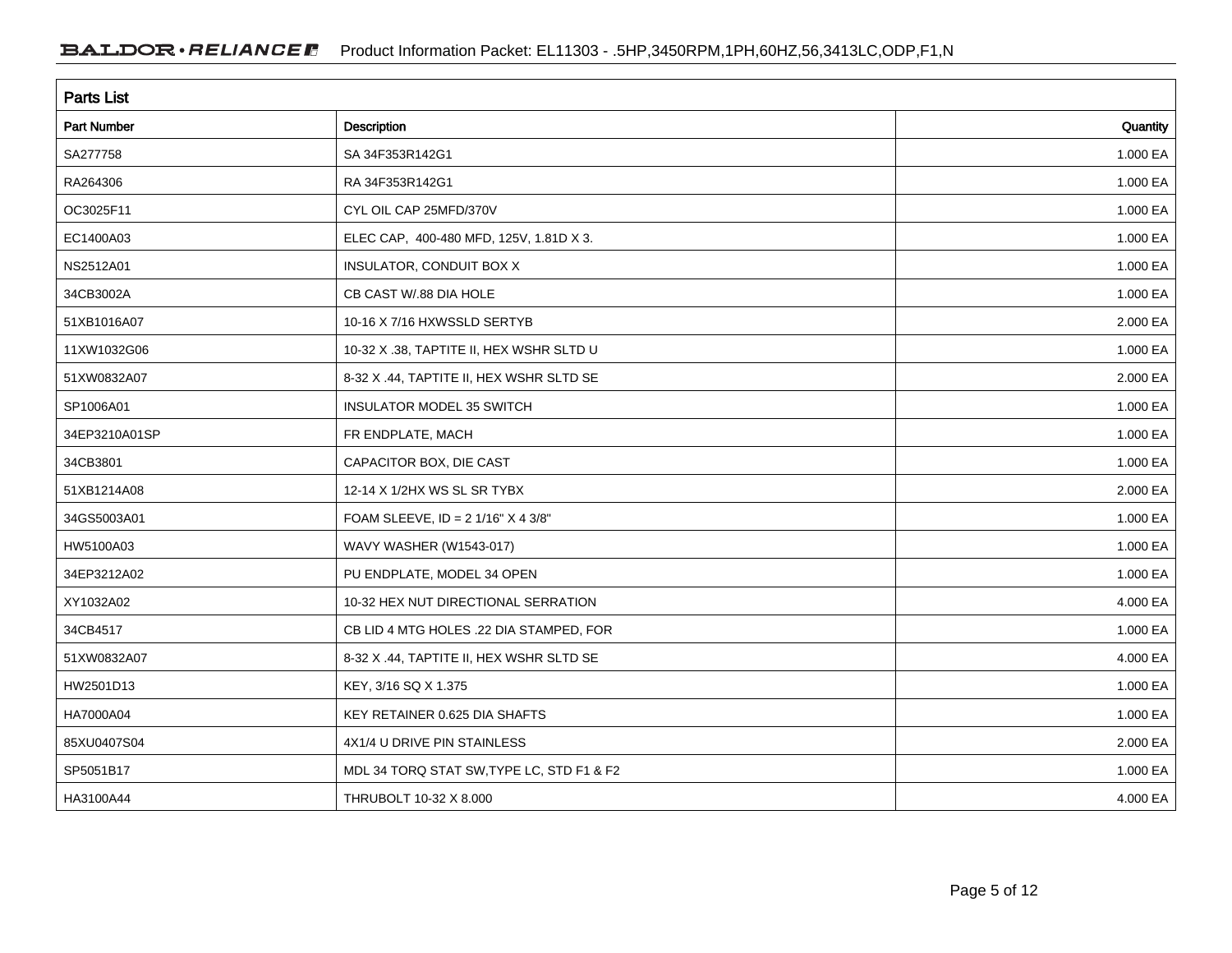| Parts List (continued) |                                          |          |  |  |  |
|------------------------|------------------------------------------|----------|--|--|--|
| <b>Part Number</b>     | Description                              | Quantity |  |  |  |
| MG1000Y03              | MUNSELL 2.53Y 6.70/ 4.60, GLOSS 20,      | 0.014 GA |  |  |  |
| MN416A01               | TAG-INSTAL-MAINT no wire (2100/bx) 4/22  | 1.000 EA |  |  |  |
| LC0001A01              | CONN LABEL / WARNING LABEL (LC0001 / LB1 | 1.000 EA |  |  |  |
| NP3155L                | ALUM SUPER-E UL CSA CC "SEMS"            | 1.000 EA |  |  |  |
| 35PA1066               | PKG GRP, PRINT<br>PK1008A06              | 1.000 EA |  |  |  |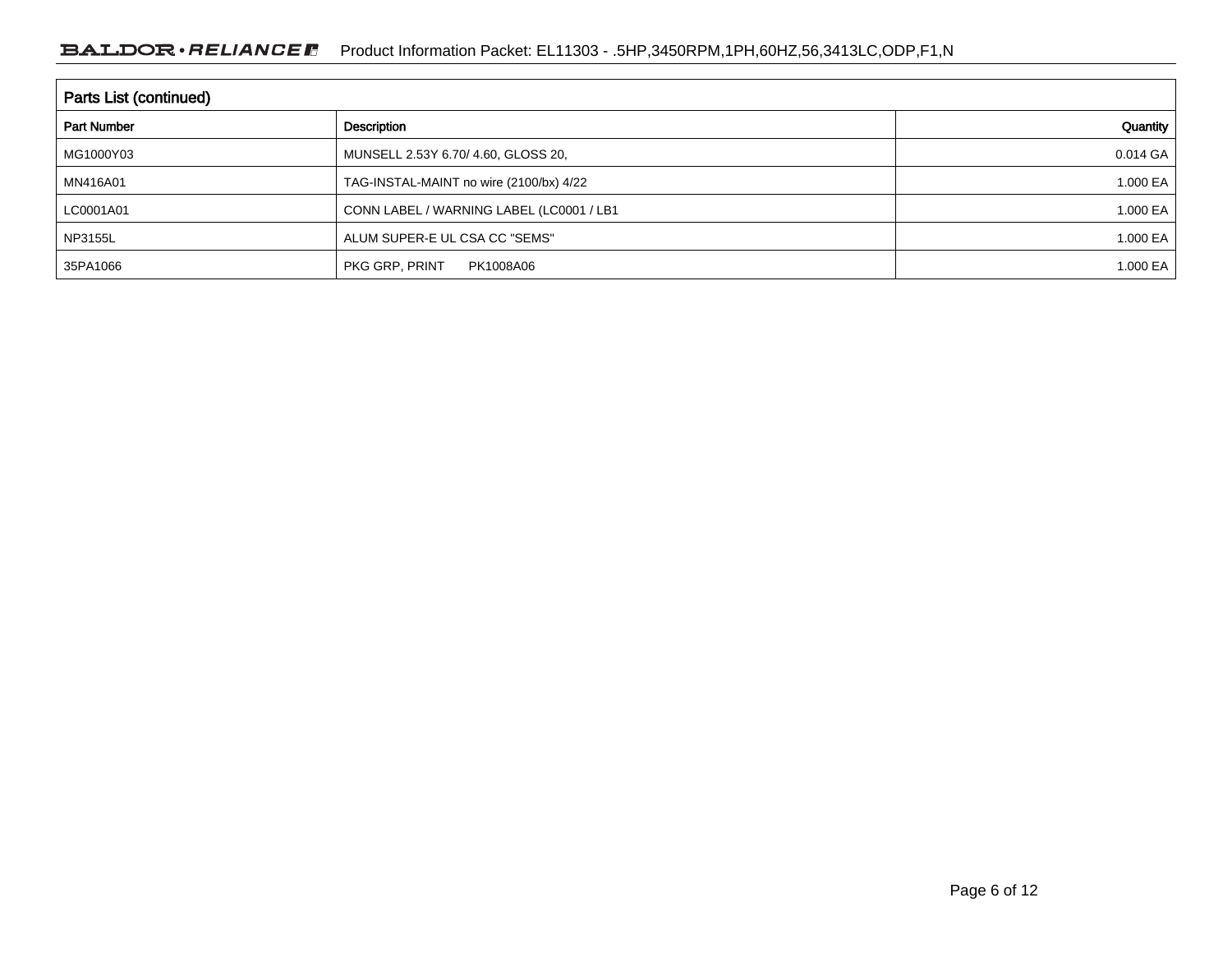#### **AC Induction Motor Performance Data**

Record # 49329Typical performance - not guaranteed values

| <b>Winding: 34WGR142-R001</b><br><b>Type: 3413LC</b> |                   |              | <b>Enclosure: OPEN</b>                          |                                          |
|------------------------------------------------------|-------------------|--------------|-------------------------------------------------|------------------------------------------|
| <b>Nameplate Data</b>                                |                   |              | 230 V, 60 Hz:<br><b>High Voltage Connection</b> |                                          |
| <b>Rated Output (HP)</b>                             |                   | .5           | <b>Full Load Torque</b>                         | 0.755 LB-FT                              |
| <b>Volts</b>                                         |                   | 115/230      | <b>Start Configuration</b>                      | direct on line                           |
| <b>Full Load Amps</b>                                |                   | 4.9/2.5      | <b>Breakdown Torque</b>                         | 2.5 LB-FT                                |
| <b>R.P.M.</b>                                        |                   | 3450         | <b>Pull-up Torque</b>                           | 1.52 LB-FT                               |
| Hz                                                   | 60 Phase          |              | <b>Locked-rotor Torque</b>                      | 2.11 LB-FT                               |
| <b>NEMA Design Code</b>                              | N KVA Code        |              | <b>Starting Current</b>                         | 18.66 A                                  |
| Service Factor (S.F.)                                |                   | 1.25         | <b>No-load Current</b>                          | 1.15A                                    |
| <b>NEMA Nom. Eff.</b>                                | 72.4 Power Factor | 91           | Line-line Res. $@$ 25 $°C$                      | $4.36 \Omega A Ph$<br>$4.65 \Omega$ B Ph |
| <b>Rating - Duty</b>                                 |                   | 40C AMB-CONT | Temp. Rise @ Rated Load                         | $21^{\circ}$ C                           |
| S.F. Amps                                            |                   | 5.8/2.9      | Temp. Rise @ S.F. Load                          | $25^{\circ}$ C                           |
|                                                      |                   |              | <b>Rotor inertia</b>                            | 0.0121 LB-FT2                            |

#### **Load Characteristics 230 V, 60 Hz, 0.5 HP**

| % of Rated Load     | 25   | 50   | 75   | 100  | 125  | 150  | S.F. |
|---------------------|------|------|------|------|------|------|------|
| <b>Power Factor</b> | 71   | 83   | 88   | 92   | 93   | 94   | 93   |
| Efficiency          | 42.3 | 58.9 | 69.5 | 73.2 | 72.8 | 73.3 | 72.8 |
| <b>Speed</b>        | 3562 | 3535 | 3512 | 3481 | 3436 | 3402 | 3436 |
| Line amperes        | 1.34 | 1.67 | 1.99 | 2.42 | 3.01 | 3.53 | 3.01 |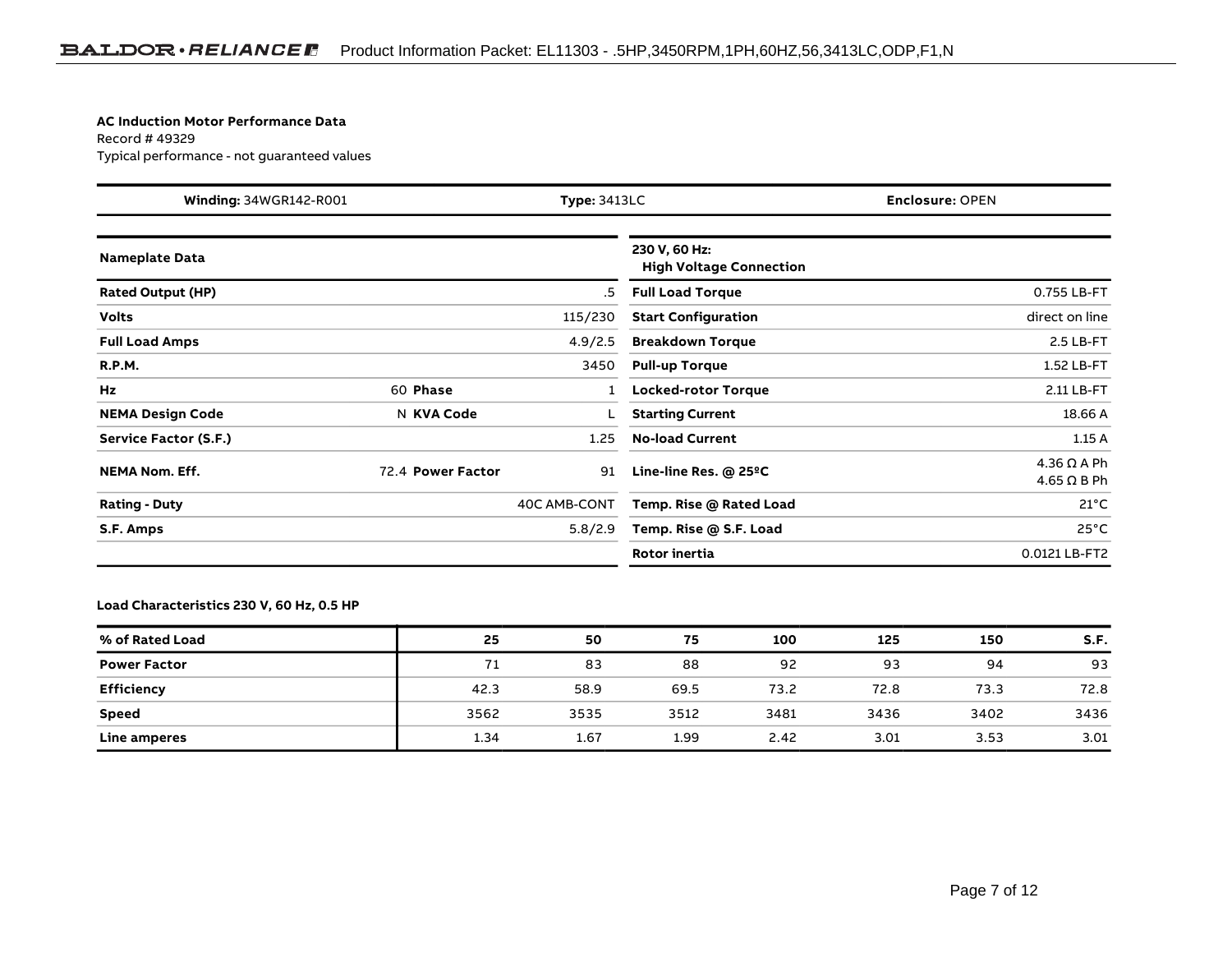

Performance Graph at 230V, 60Hz, 0.5HP Typical performance - Not guaranteed values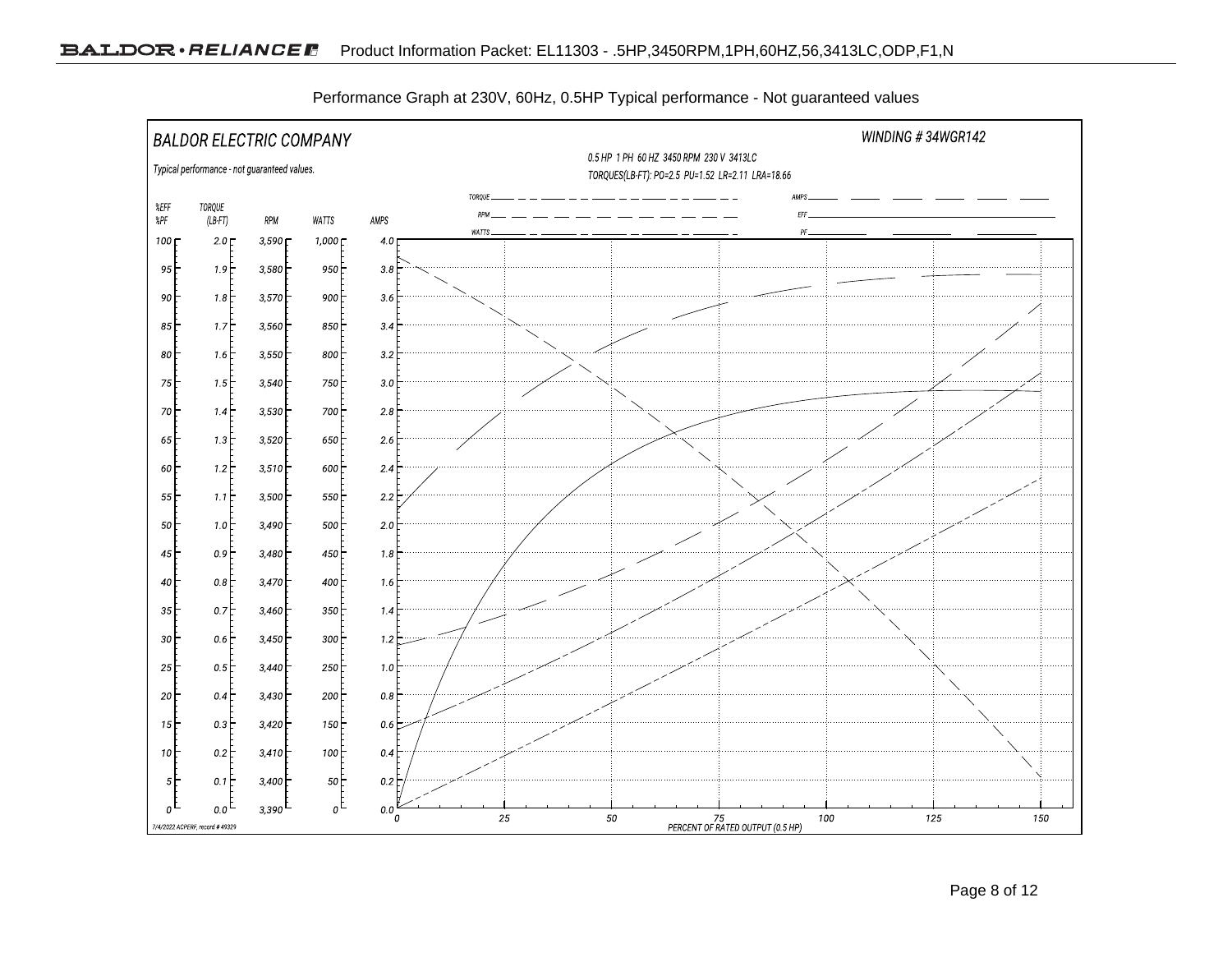#### **AC Induction Motor Performance Data**

Record # 49398Typical performance - not guaranteed values

| <b>Winding: 34WGR142-R001</b><br><b>Type: 3413LC</b> |                   |              |                                                | <b>Enclosure: OPEN</b>                       |
|------------------------------------------------------|-------------------|--------------|------------------------------------------------|----------------------------------------------|
| <b>Nameplate Data</b>                                |                   |              | 115 V, 60 Hz:<br><b>Low Voltage Connection</b> |                                              |
| <b>Rated Output (HP)</b>                             |                   | .5           | <b>Full Load Torque</b>                        | 0.755 LB-FT                                  |
| <b>Volts</b>                                         |                   | 115/230      | <b>Start Configuration</b>                     | direct on line                               |
| <b>Full Load Amps</b>                                |                   | 4.9/2.5      | <b>Breakdown Torque</b>                        | 2.5 LB-FT                                    |
| <b>R.P.M.</b>                                        |                   | 3450         | <b>Pull-up Torque</b>                          | 1.78 LB-FT                                   |
| Hz                                                   | 60 Phase          |              | <b>Locked-rotor Torque</b>                     | 2.47 LB-FT                                   |
| <b>NEMA Design Code</b>                              | N KVA Code        |              | <b>Starting Current</b>                        | 38 A                                         |
| Service Factor (S.F.)                                |                   | 1.25         | <b>No-load Current</b>                         | 2.28A                                        |
| <b>NEMA Nom. Eff.</b>                                | 72.4 Power Factor | 91           | Line-line Res. $@$ 25 $°C$                     | $1.1337 \Omega$ A Ph<br>$4.8491 \Omega B Ph$ |
| <b>Rating - Duty</b>                                 |                   | 40C AMB-CONT | Temp. Rise @ Rated Load                        | $21^{\circ}$ C                               |
| S.F. Amps                                            |                   | 5.8/2.9      | Temp. Rise @ S.F. Load                         | $27^{\circ}$ C                               |

#### **Load Characteristics 115 V, 60 Hz, 0.5 HP**

| % of Rated Load     | 25     | 50   | 75     | 100    | 125    | 150    | S.F. |
|---------------------|--------|------|--------|--------|--------|--------|------|
| <b>Power Factor</b> | 70     | 82   | 88     | 91     | 93     | 94     | 93   |
| Efficiency          | 42.8   | 59.4 | 69.9   | 73.5   | 73     | 73.2   | 73   |
| <b>Speed</b>        | 3561.5 | 3535 | 3512.3 | 3480.9 | 3435.5 | 3401.6 | 3436 |
| Line amperes        | 2.67   | 3.33 | 3.96   | 4.83   |        | 7.05   |      |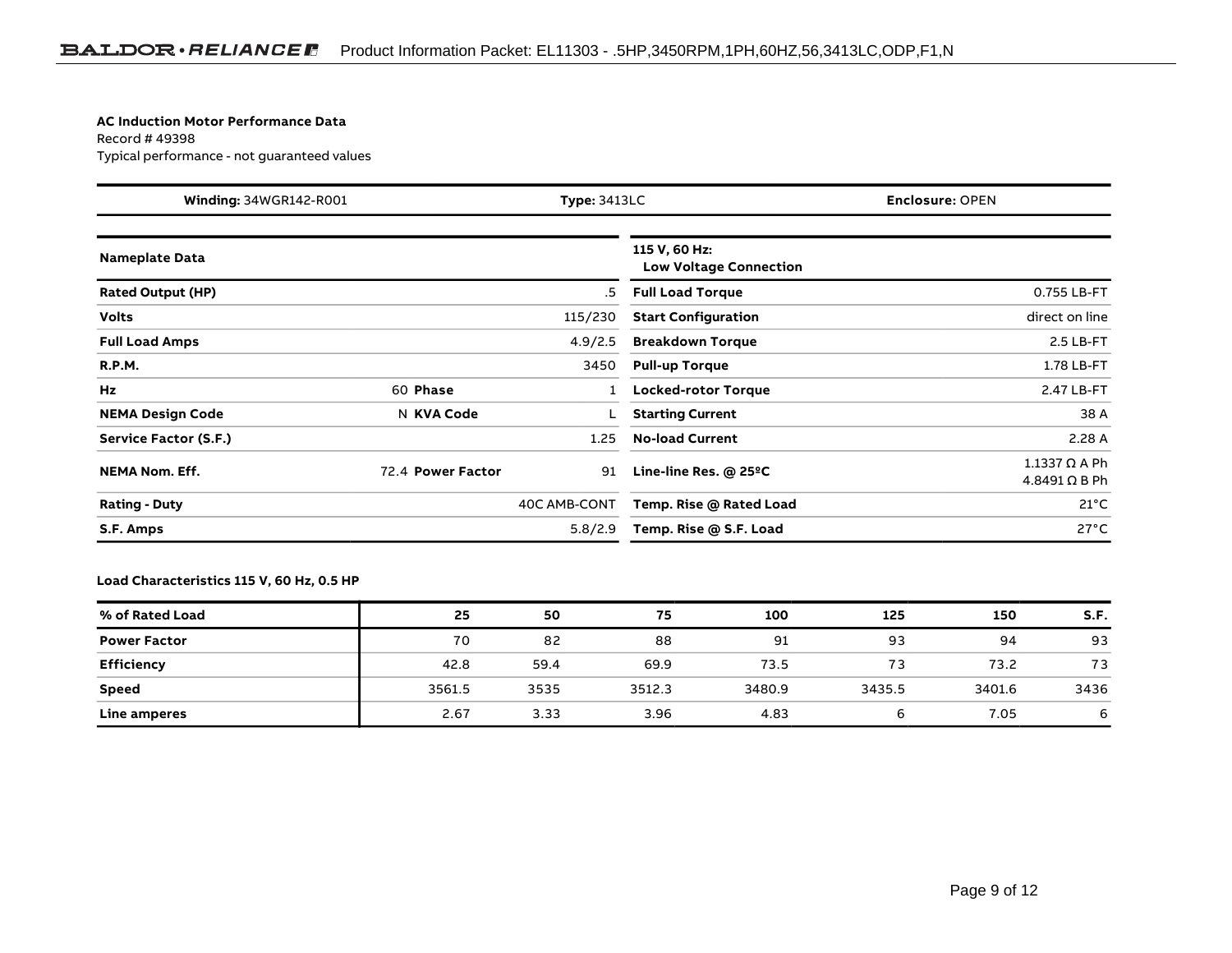

Performance Graph at 115V, 60Hz, 0.5HP Typical performance - Not guaranteed values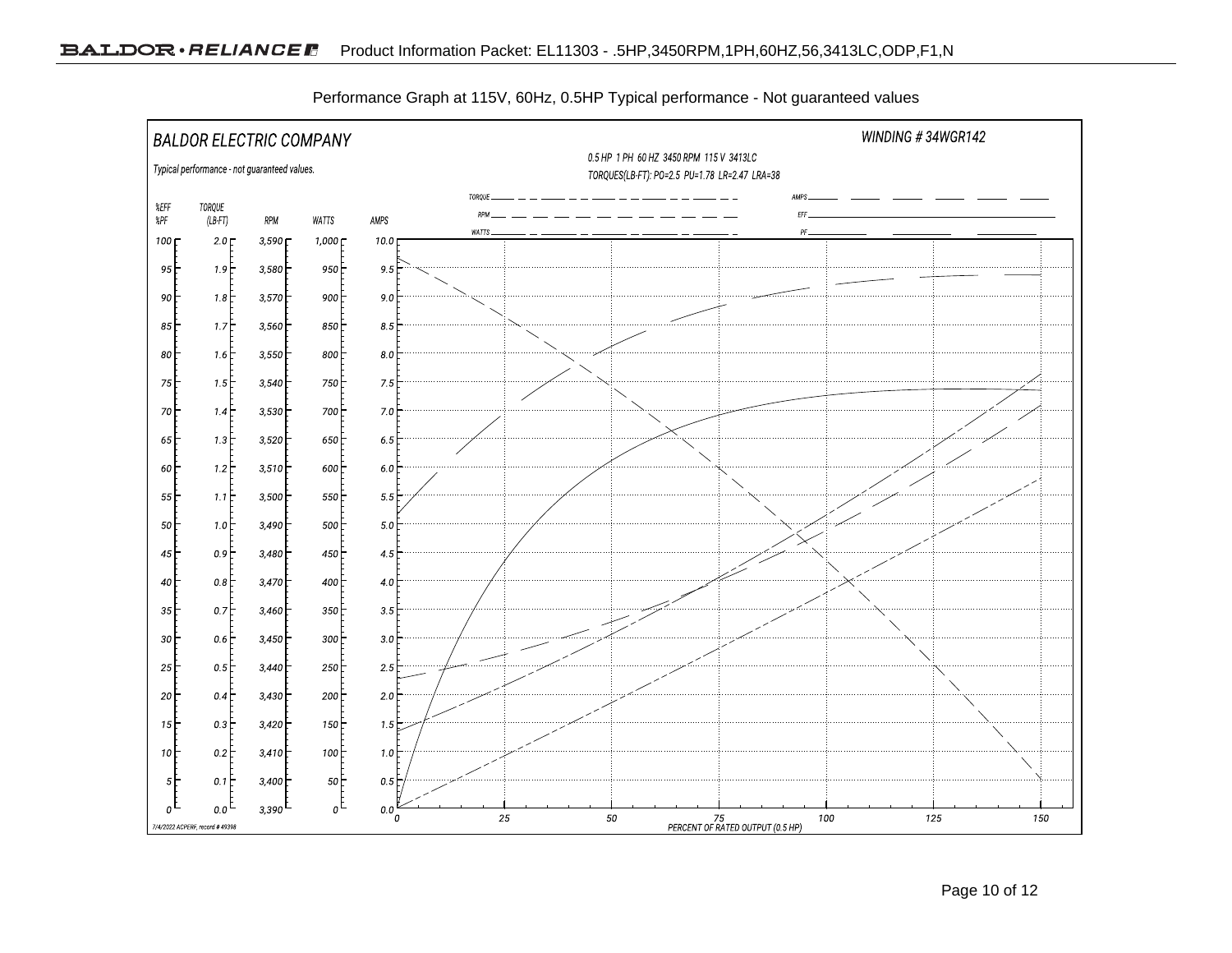